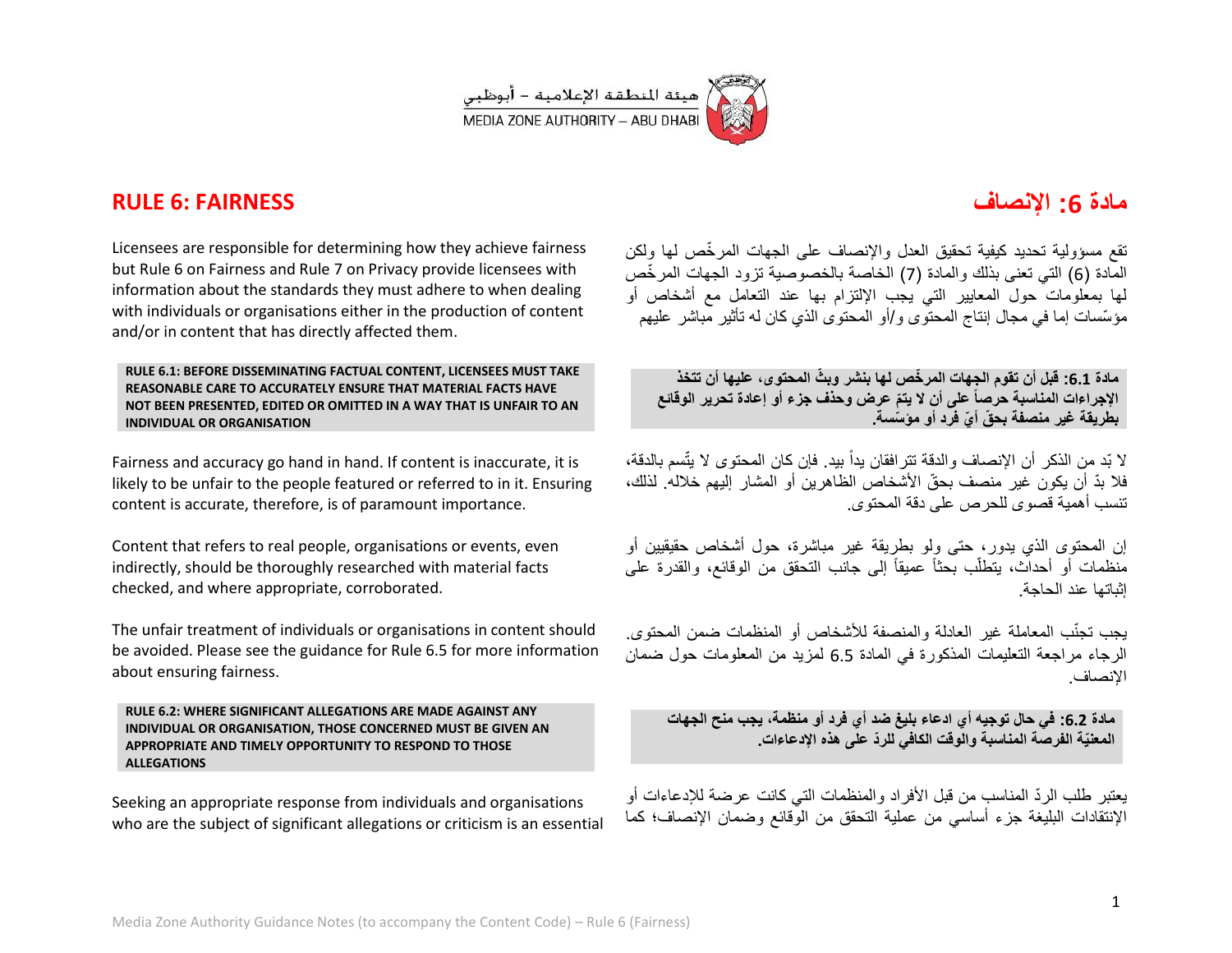

part of the fact-checking process and ensuring accuracy; it is also a cornerstone of responsible journalism.

If content intended for dissemination makes significant allegations against an individual or organization, those concerned should be allowed to respond and defend themselves. These individuals and/or organisations must be given sufficient information concerning the arguments and evidence to be included in the content to enable them to respond properly. The licensee should ensure that the published content fairly represents the substance of any response submitted by the relevant individual and/or organization.

When seeking a response licensees need to consider how they achieve fairness. In most cases, the subject of the allegations should be given:

- a summary of the nature and format of the content;
- information about where and when the content is to be disseminated;
- a summary of all material allegations and/or criticisms or statements to be included in the content that could result in unfairness to them; and
- an invitation to respond by a particular date.

It is not normally necessary, in the interests of fairness, to reproduce an individual's or organisation's response in its entirety. However, if a licensee edits a response that has been provided, they have a responsibility to ensure it accurately reflects the key points that were made.

Where an individual or organization withdraws their proposed response, there is still an obligation to achieve fairness under the Code. ٌعّد حجر األساس للصحافة المسؤولة.

في حال وجّه المحتوى المعدّ للنشر والبثّ ادعاءات بليغة ضدّ فرد أو منظمة، يحقّ للجهات المعنية الردّ على ذلك والدفاع عن نفسها. يجب تزويد هؤلاء الأشخاص و/أو المنظمات بمعلومات كافية حول الحجج والبراهين التي سترد في المحتوى وذلك لتمكينهم من الردّ بالشكل الملائم. وعلى الجهات المر خّص لها الحرص على أن بِبّين المحتوى المنشور بإنصاف جوهر أي ردّ بقدّم من قبل الأفراد و/أو المنظمات المعنية.

يجب على الجهات المر خّص لها التفكير في كيفية تحقيق الإنصاف عند طلبها لأي ردّ. ففي أغلب الأحيان، يجب إعطاء من كانوا عر ضة للإدعاءات التالي:

- موجزاً عن طبٌعة المحتوى وتصمٌمه؛
- ّث المحتوى؛ معلومات حول مكان وتوقٌت نشر وب
- موجزاً عن كافة المواد الخاصة باإلدعاءات واإلنتقادات أو التصارٌح الواردة في المحتوى و التي من الممكن أن تضعهم في موقف الظلم؛ و
	- دعوة للرّد فً تارٌخ محّدد

ليس ضرورياً في الإجمال نسخ ردّ فرد أو منظمة ما بكامله لخدمة تطبيق الإنصاف. إلا أنه في حال قامت الجهات المر خّص لها بتحرير الردّ المقدّم، فتتحمل مسؤولية ضمان نقل النقاط الأساسية للر دّ بدقة كاملة.

في حال قرّر الفرد أو المنظمة سحب ردّهم المقترح، لا يلغي ذلك الالتزام بتحقيق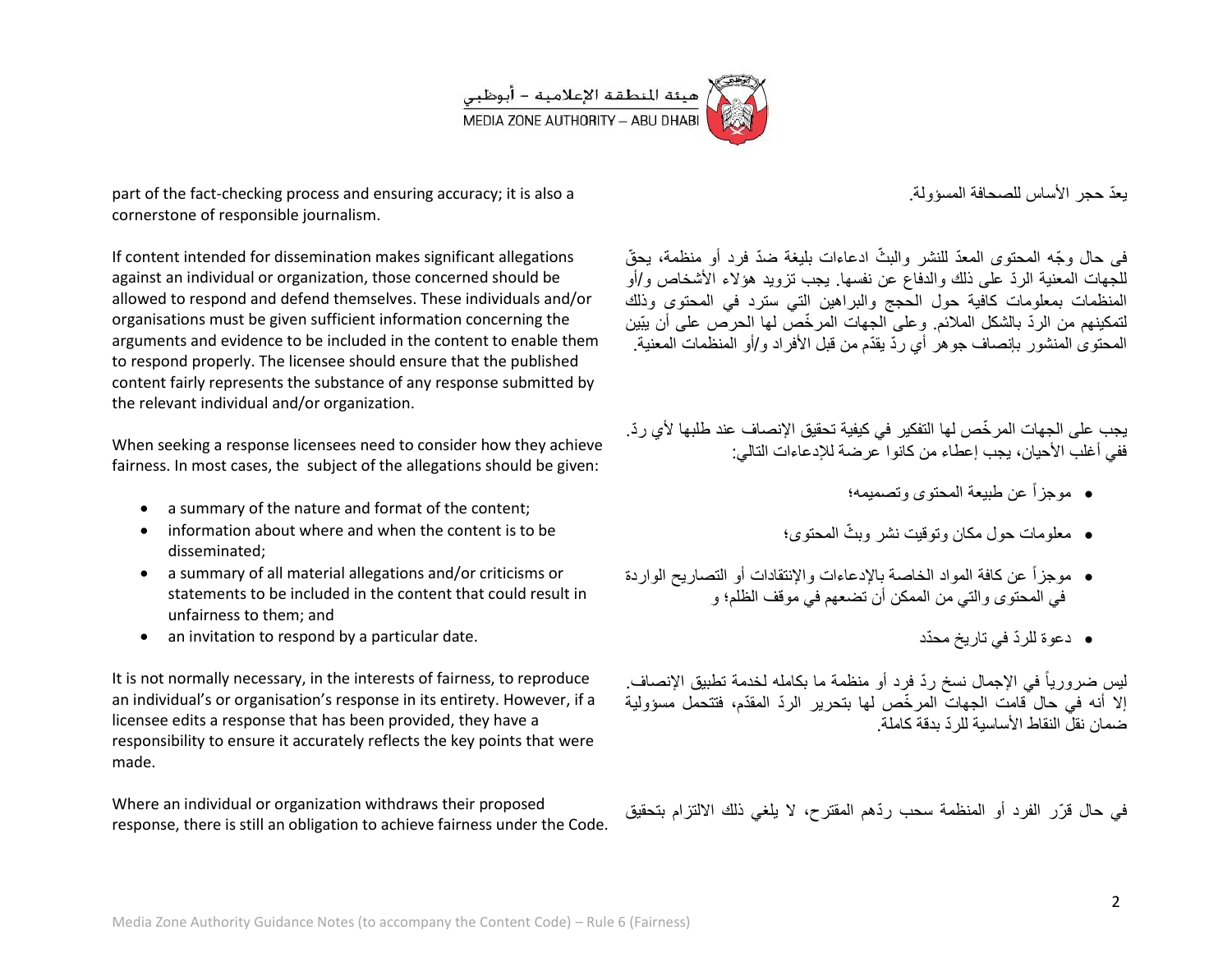

This does not mean that the response should be included against the individual's or organisation's wishes. However, licensees should, where possible, explain the reasons for the absence of a contribution, and reflect any material facts in relation to the position of the individual or organization in the content, if it would be unfair not to do so.

Anyone has the right to refuse to participate in content, but the refusal of an individual or organization to take part need not normally prevent the content from being disseminated. There may be instances where the licensee considers it can justify the inclusion of the content without including a response to the allegations. Careful consideration will need to be given by the licensee to the facts of each case and a decision made as to whether the content should be included without a particular response being included.

**RULE 6.3: LICENSEES MUST OBTAIN THE INFORMED CONSENT OF POTENTIAL CONTRIBUTORS BEFORE INCLUDING THEM. EXCEPTIONALLY, IT MAY NOT BE NECESSARY TO DO SO, FOR EXAMPLE BECAUSE IT WOULD BE BENEFICIAL TO SOCIETY FOR THE PURPOSES OF EXPOSING: crime, corruption, antisocial behaviour, injustice or serious impropriety; protecting public health or safety; exposing lies; hypocrisy or materially misleading claims made by individuals or organisations; disclosing incompetence, negligence or dereliction of duty that affects the public**

#### **MEANING OF CONTRIBUTORS:**

Contributors include organisations and/or individuals who have been interviewed or filmed for inclusion in the content. In addition to oral interviews, contributions may include written statements, oral statements or comments. (See the guidance for Rule 6.5 for more information regarding informed consent).

الإنصاف بموجب اللائحة. ولا يعني ذلك أنه يجب تضمين المحتوى على الردّ رغماً عن طلب الأفراد أو المنظمات، ولكن، يجب على الجهات المرخّص لها إذا أمكن، شرح أسباب تحفّظهم، وعرض أية وقائع متعلقة بموقف الفرد أو المنظمة ضمن المحتوى، فقط في حال كان من غير المنصف عدم القبام بذلك.

يحقّ لاي شخص رفض المشاركة في محتوى ما، غير أن رفض الفرد أو المنظمة المشاركة لا يعيق عادةً نشر وبثّ المحتوى ففي بعض الحالات، يمكن للجهات المرخّص لها التفكير في تبرير مضمون المحتوى دون تضمينه على ردّ على الإدعاءات. ويجب عليها أن تولي اهتماماً خاصاً لحقائق كلّ قضية والقرار المتخذ حول ما إذا كان بحب تضمين المحتوى دون اشتماله على الريّ

**مادة :6.6 ٌجب على الجهات المر ّخص لها الحصول على الموافقة المبنٌة على دراٌة كاملة من جمٌع المساهمٌن المحتمل مشاركتهمن وذلك قبل ض ّمهم إلى المحتوى؛ إال فً لمصالح بعض الحاالت اإلستثنائٌة التً ال تتطلّب الحصول على تلك الموافقات خدمةً المجتمع:** أي عند الكشف عن الجرائم والفساد والسلوك المعادي للمجتمع والظلم والمخالفات الجسيمة وحماية الصحة العامة والأمن العام وفضح حالات التزوير والكذب والنفاق واإلدعاءات المضللة الصادرة عن أفراد أو منظمات وكشف حاالت انعدام الكفاءة والإهمال والتقصير ً في أداء الواجب الذي يؤثر على الشعب.

### تعريف المشار كين في المحتوى:

يشمل المشار كون أفر اداً و/أو منظمات جرت مقابلتهم أو تصوير هم لتضمين ذلك في المحتوى. فضلاً عن المقابلات الشفهية، قد تشمل المشار كات تصار بح خطبة أو شفهيةٌ أو تعليقات. (لمزيد من المعلومات حول الموافقة المبنية على دراية كاملة، راجع التعليمات حول المادة 6.5).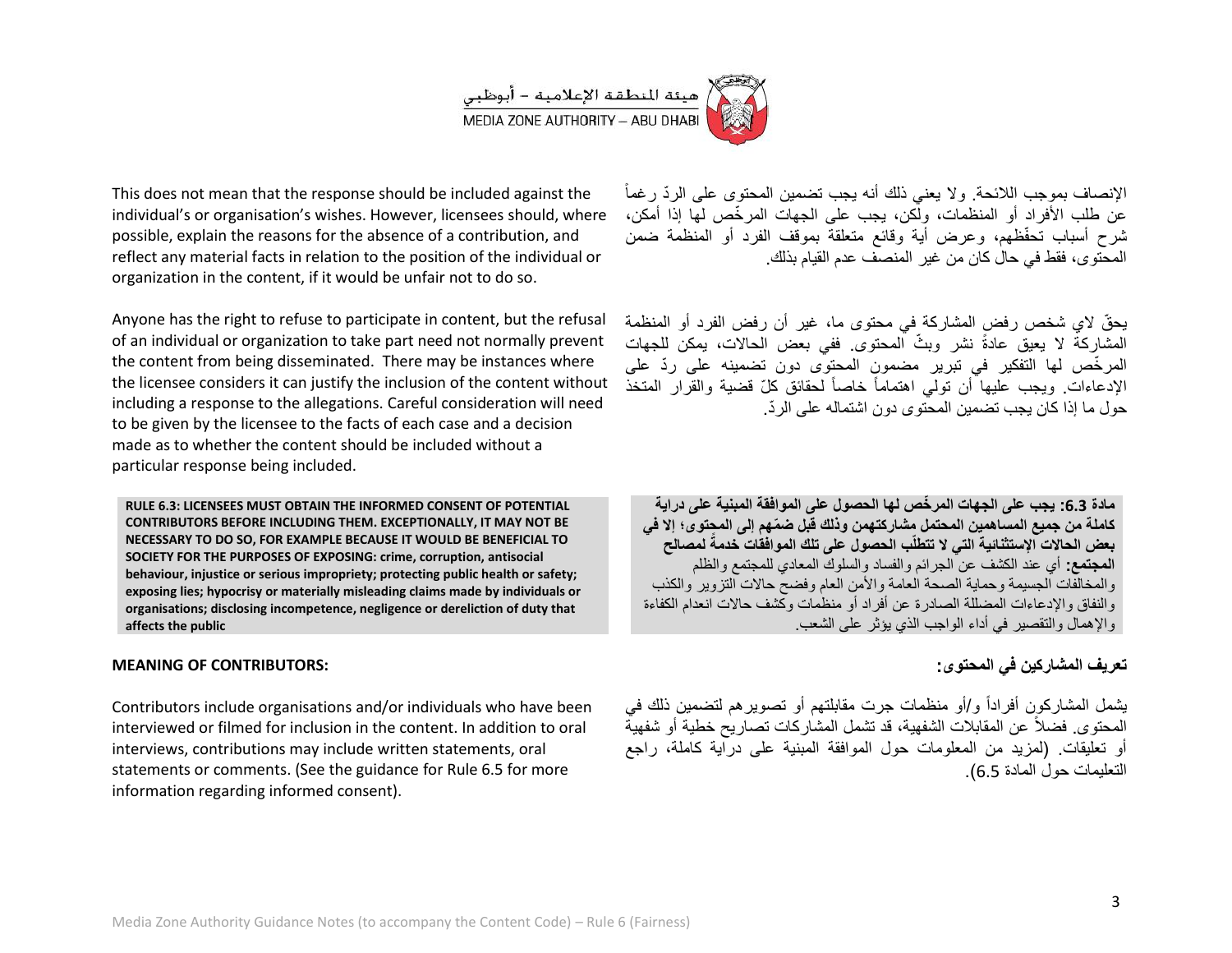

#### **RULE 6.4: LICENSEES MUST AVOID UNFAIRNESS IN THE RE-USE OF MATERIAL OR IN USING MATERIAL OBTAINED FROM OTHERS**

Licensees must take care when editing contributions to ensure that they are represented fairly, and that the re-use or re-versioning of material gathered for another purpose does not create unfairness.

When incorporating archive material of individuals or organisations that has been filmed or recorded for another purpose, licensees must ensure that the incorporation of this material in different content does not result in unfairness or an unwarranted infringement of privacy. For example, it would be unfair to use footage of identifiable teenagers who had originally agreed to be recorded for a news item about exam results in an entirely different context (i.e. in an item about reckless teenage drivers. In such a situation the teenagers could argue that they had not knowingly or otherwise contributed to an item on reckless driving and the item in question was therefore unfair to them).

**RULE 6.5: LICENSEES MUST AVOID UNJUST OR UNFAIR TREATMENT OF CONTRIBUTORS PARTICIPATING IN CONTENT. DEALING FAIRLY WITH CONTRIBUTORS WILL USUALLY INCLUDE, BUT IS NOT LIMITED TO, THE FOLLOWING PRACTICES:** 

**(a) contributors must be told (except where the subject matter is not significant or their participation minor) the nature of the content, including where and when the content will first be disseminated, the nature of their involvement and contribution, and the likely areas of questioning;**

**(b) where contributors are not in a position to give informed consent (for example because they are children under the age of 15, or are mentally impaired) consent must be obtained from a person over 18 with responsibility for their care (such as a parent, guardian or primary carer);**

**مادة :6.6 ٌجب عل الجهات المر ّخص لها التزام بكامل مبادئ العدل واإلنصاف عند**  إعادة استعمال المواد الإعلامية أو لدى استعمال مواد تمّ الحصول عليها من مصادر **أخرى.**

يتوجب على الجهات المر خّص لها الإنتباه جيداً عند تحر بر المشار كات وذلك من أجل الحرص على عرضها بإنصاف، وضمان أن إعادة استعمال أو إعادة نصّ المواد المجمّعة لغرض آخر ال تسبّب أي نوع من عدم اإلنصاف.

عند تضمين المحتوى على مواد مستخرجة من الأرشيف حول أفراد أو منظمات تمّ تصوير هم أو تسجيل ر دودهم لغر ض آخر ، يجب على الجهات المر خّص لها الحر ص على أن لا يتسبّب المحتوى الذي يضمّ هذه المواد الخاصة بمحتوى آخر أي نوع من الغبن أو أي انتهاك غير مبرّر للخصوصية. على سبيل المثال، قد يكون من غير المنصف استعمال لقطات عن مراهقين بمكن التعرّف عليهم قد قاموا مسبقاً بالموافقة على تصوير هم لخدمة مادة إخبارية حول نتائج الإمتحانات، وتضمينها في محتوى مختلف كلّ الإختلاف عن ذلك، أي في محتوى عن مشكلة تهوّر السائقين الْمر اهقين. في مثل هذه الحالة، يمكن للمراهقين المعنيين الاعتراض لأنهم قد شاركوا دون علمهم في موضوع عن القيادة المتهوّرة وأن هذا الموضوع المذكور كان غير عادل تجاههم.

**مادة :6.6 ٌجب على الجهات المر ّخص لها أن تتجّنب أٌة معاملة غٌر عادلة وغٌر** منصفة عند التعامل مع المشاركين فى المحتوى<sub>.</sub> يشمل التعامل المنصف مع المشاركين **دون الحصر:**

إطلاع المشاركين على طبيعة المحتوى (إلا في حال كان الموضوع المتناول غير مهم أو أن مساهمتهم في المحتوى ثانوية) كما يجب إطلاعهم على موعد ومكان النشر والبثّ، على طبيعة مشاركتهم، والمجالات التي ستتطرّق إليها الأسئلة التي سُتُطرح عليهم؛

في حال عجز أو عدم أهلية المشاركين عن تقديم موافقة مبنية على دراية كاملة (لأنهم دون الخامسة عشر من العمر أو أنهم يعانون من حالَّة عقلية غير سليمة مثلاً) بنعيّن الحصول على موافقة شخص مسؤول عن رعابتهم ببلغ ما فوق الثمانية عشر عاماً (كأحد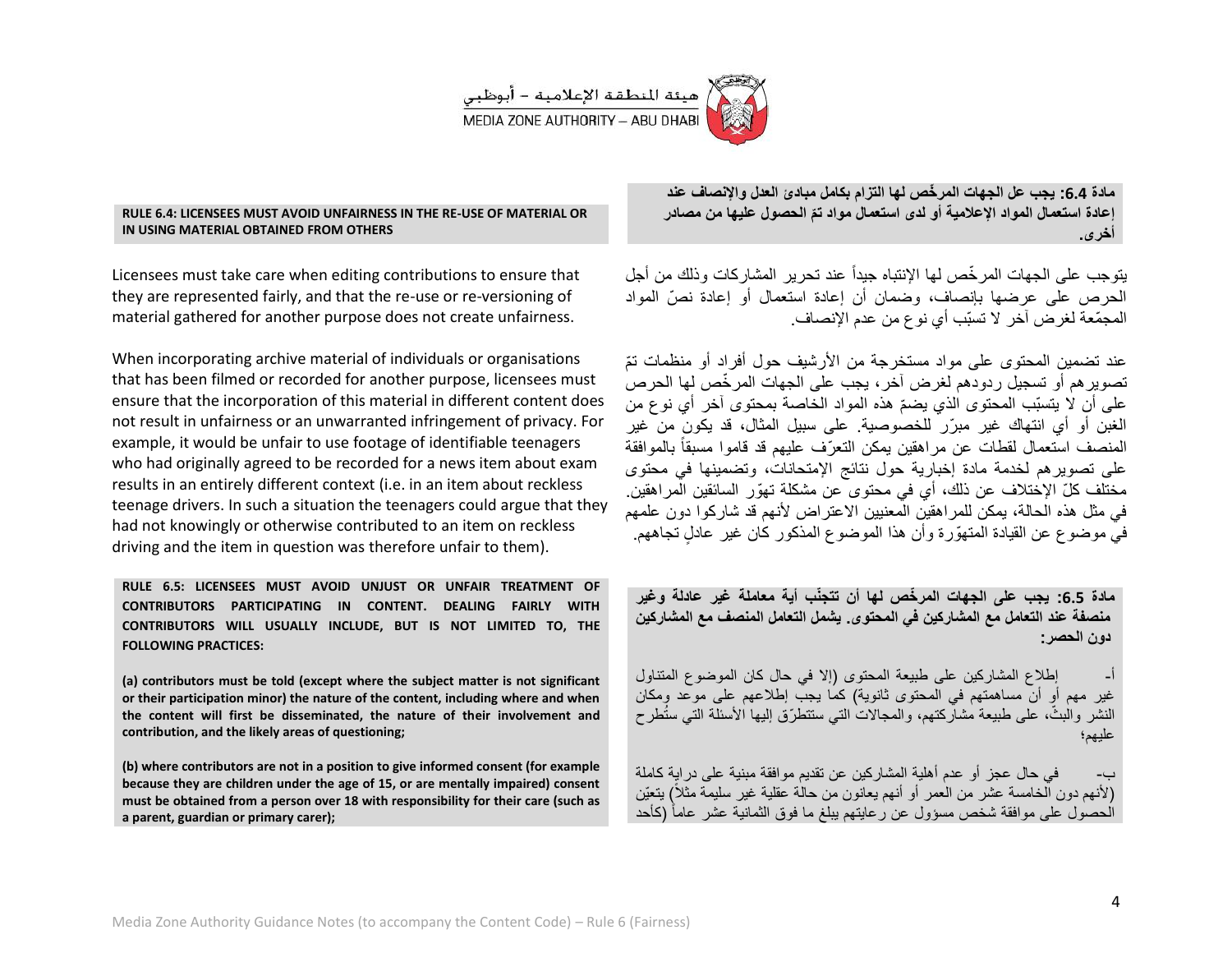

الوالدين أو الوصبي أو الراعي الأوّ ل)؛

ج- `` يجب احترام الضمانات التي تُمنح للمشاركين، ومنها السرية أو إخفاء الهوية إلى جانب إمكانية إدخالهم لأية تغييرات على المحتوى أو مراجعة المواد قبل نشرها وبثها؛ و **. " آ** 

د- ٪ يجب تحرير المواد بإنصاف، أي أنه لا يجوز تعديل المساهمات بشكل يسيء نقل ما قاله أو فعله المشاركون، ما يشمل أيضاً حذف بعض المواد. وفي حال رفض شخص ما التعليق بعد أن طُلب من ذلك، فيجب توضيح هذا التفصيل في المحتوى لضمان اإلنصاف.

حين يوافق الأفراد أو المنظمات على المشاركة في المحتوى، فلا يعني ذلك تخليهم عن حقّ المعاملة العادلة. بجب أن تكون الجهات المر خّص لها عادلة وصرٌ بحة في تعاطيها مع المشاركين.

إن المعاملة العادلة مع المشتركين تتضمّن عادة ولكنها غير قاصر ة على التالي:

- الحصول على الموافقة المبنٌة على دراٌة كاملة من المشاركٌن وذلك من خلال تزويدهم بالمعلومات عن المحتوى بما في ذلك الموضوع المتناول، وموعد نشره وبثه للمرة الأولى، وطبيعة مشاركتهم، ونوعية ماً قد بطرح عليهم من أسئلة للمناقشة (الرجاء مراجعة التعليمات الخاصة بالمادة 1.3 للتفاصيل الخاصة بالمشاركين الأطفال)؛
- فً حال كان الموضوع المتناول قلٌل األهمٌة أو إن كانت مشاركة الفرد أو المنظمة ثانوية، قد لا يكون من الضروري الحصول على موافقتهم المبنية على دراية كاملة. إن ظهروا مثلاً في الخلفية خلال مقابلة غير رسمية في الشارع أو في مركز للتسوّق، أي ما يشار إليه إجمالاً بـ (vox-pop)؛

**(c) guarantees given to contributors e.g. regarding confidentiality or anonymity, or about whether they will be able to effect any changes to or preview material before it is disseminated, should be honoured; and**

**(d) material must be edited fairly i.e. contributions should not be edited in such a way that misrepresents what they actually said or did, including by omission. Where a person who has been approached for a contribution refuses to participate, this must be made clear in the content, if it would be unfair not to do so** 

When individuals or organisations consent to take part in content, it does not mean that they waive their rights to being treated fairly. Licensees should be fair and straightforward in their dealings with contributors.

Dealing fairly with contributors will usually include, but is not limited to, the following practices:

- obtaining the informed consent of contributors by providing them with information about the content including the subject matter of the content, when it will be first disseminated; the nature of their involvement and contribution; and the types of things they may be asked to discuss (please also refer to the guidance to Rule 1.3 for specific reference to children as contributors);
- if the subject matter is trivial or someone's participation minor, it may not be necessary to obtain their informed consent (e.g. they are only in the background of an informal interview on the street or in a shopping mall in what is generically referred to as a "vox-pop");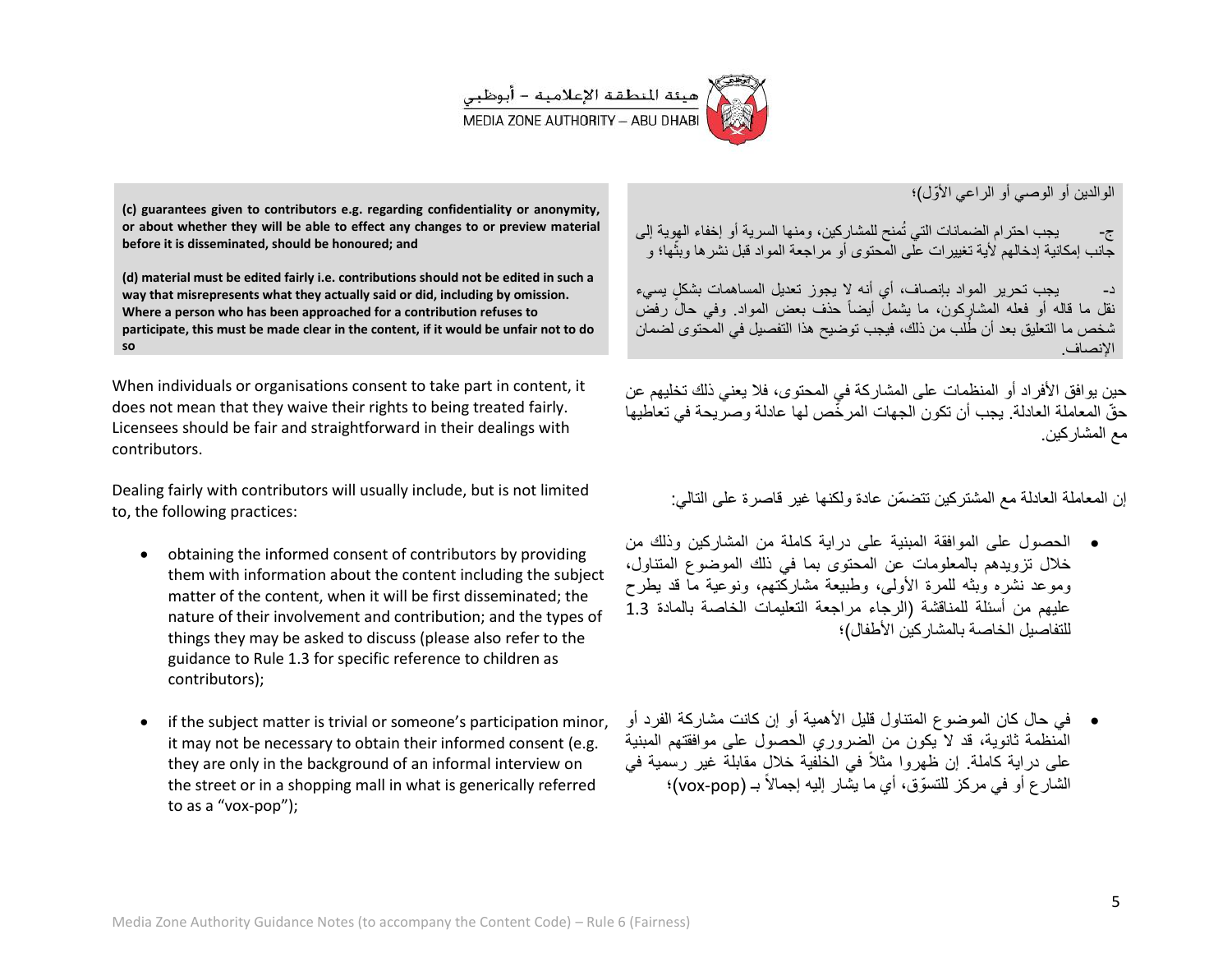

- contributors must be made aware of any significant changes to the content as it develops which might reasonably affect their original consent to participate, and which might cause material unfairness;
- guarantees given to contributors about how their contribution will be used should be honoured. Licensees should be clear about exactly what the contributor expects (e.g. if a contributor asks for anonymity, do they expect total anonymity so that they are not even recognizable by those that know them well, or simply a disguise that would prevent the wider audience from recognising them. Or are they concerned about their real voice being heard?) Licensees should agree the specific terms of any guarantees and ensure the contributor understands exactly how their contribution will be used in circumstances where the protection of a contributor's identity is of particular importance, licensees must ensure that the protection offered is sufficient to make identification impossible;
- if guarantees are given about whether the contributor will be able to make any changes to their contribution, or that they can preview content before it is disseminated, then those guarantees should be honoured;
- where contributors are not in a position to give informed consent (for example because they are children under the age of 15 or are mentally impaired), consent must be obtained from a person of 18 years of age or over with responsibility for the contributor's care (such as a parent, guardian, or primary carer); and
- يجب إطلاع المشاركين على أي تغيير مهمّ في المحتوى أثناء إنتاجه، من شأنه أن بؤثّر على موافقتهم الأصّلية على الْمشّاركة، والذي قد يعطي صفة عدم اإلنصاف للمادة المعروضة؛
- بجب احترام الضمانات المقدمة للمشاركين حول كبفية استعمال مشاركتهم. يجب على الجهات المر خّص لها أن تكون على علم كامل بما قد يتوقّعه منها المشارك، مثلاً إذا طالب مشارك عدم الكشف عن هويته، فهل يقصد فعلاً عدم الكشف التام أي بهدف أن لا يتمّ التعرّ ف عليه من قبل المقرّبين إليه، أو يقصد ببساطة التنكر الذي يحول دون تعرف الجمهور الأوسع عليه. أو هل يقلقه أن يُنقل صوته الحقيقي؟ لذلك يجب على الجهات المرخّص لها الإتفاق على الشروط المحدّدة لأية ضمانات والحرص على أن المشارك يفهم بالتحديد كيف ستُستعمل مشاركته في الحالات حيث تكون حماية هويةً المشارك مهمة جداً. على الجهات المرخّص لها الحرص على أن تكون الحماية المقدمة كافية للحؤول دون إمكانية التعرّف على المشارك؛
- فً حال منحت ضمانات حول إمكانٌة المشارك إجراء بعض التعدٌالت على مشاركته، أو إن كان بإمكانه معاينة المحتوى قبل نشره وبثه، فيجب بالتالي **:\*** احترام هذه الضمانات؛
- عند عجز المشاركٌن عن إعطاء موافقتهم المبنٌة على دراٌة كاملة )ألنهم مثلاً أطفال دون السادسة عشر من العمر أو إن كانوا يعانون من اختلال عقلي)، يجب حينها الحصول على موافقة شخص مسؤول عن العناية به، أو عمرهُ ثمانية عشر عاماً أو ما فوق (كأحد الوالدين أو الوصـي أو الراعـي الأوّ ل)؛ و